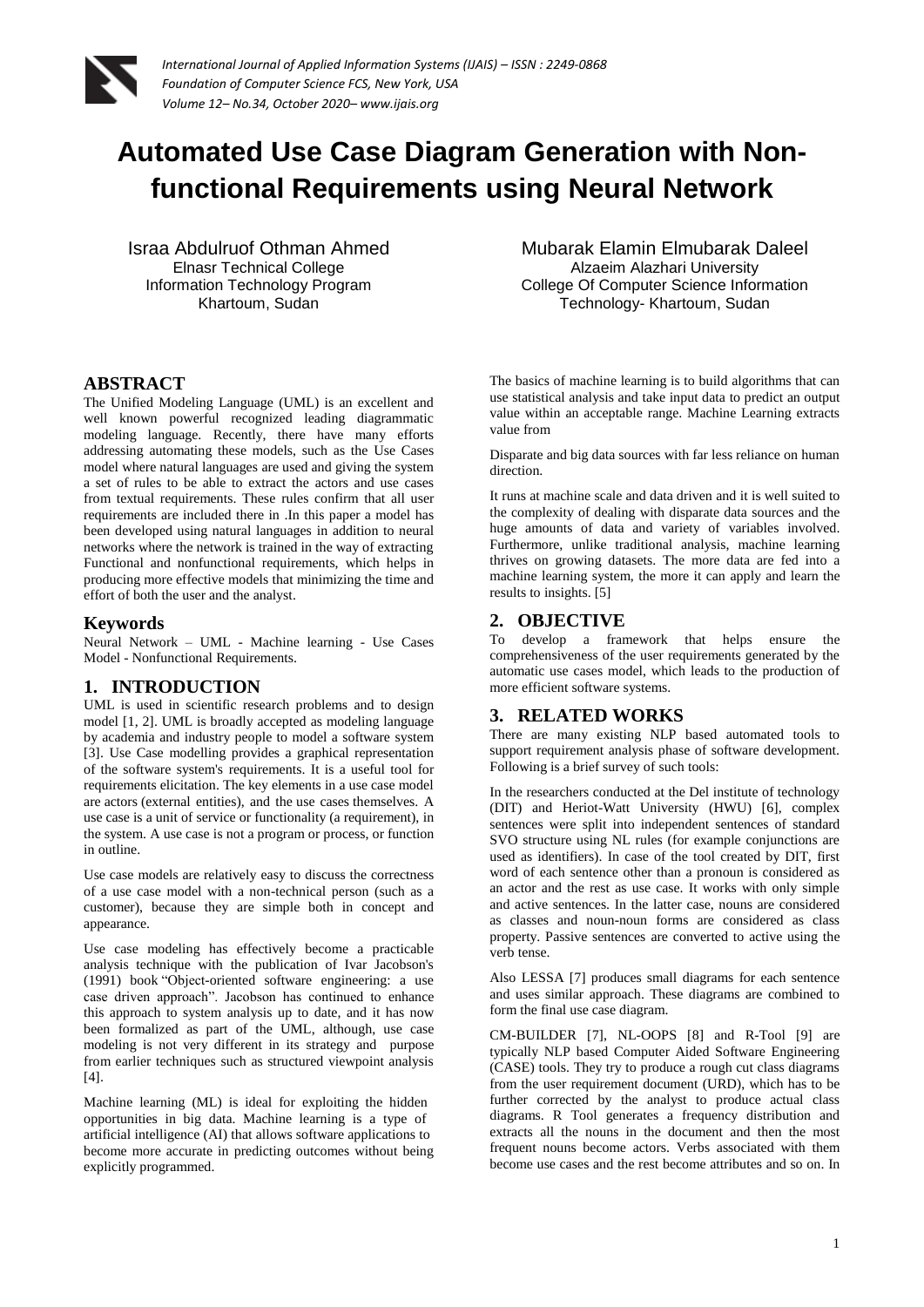

our paper the attributes are connected with noun to form nonfunctional requirements.

#### NL-OOPS and CM-BUILDER

These try to create hierarchical trees of words in each sentence after extraction of word features. They apply grammatical constraints to figure out the relationships. Part of speech (POS) tags help identify the words as events, objects, entities, etc., then these words are ontologically analyzed to figure out the instances and relationships.

The most common method used to extract word features is by applying certain NL rules. It is evident that splitting compound sentences avoids loss of information as well as ambiguity.

# **4. PROPOSD METHOD**

The figure below outlines the steps of the model

After the classifiers are trained, they create a multinomial NB distribution of the training data. Classification process takes place in two parts. In the first part, group (a) of the preprocessed sentences are sent to the actor classifier one by one to classify these set of nouns into one of the predefined subject classes. In the second part, from table 1 ignoring probable subjects, probable objects from group (b) are sent to use case classifier to predict an object for each row.

Classification results are collected in Verb + Object combinations for each row and Verbs are retained as they are. These combinations form the use cases.



**Fig 1: Process Flow of the Proposed Approach**

These process steps can be summarized as follows.

# **4.1 Input User Requirement**

In this phase, the sentence is entered by the user. It is entered in the English language, taking into account the grammar and correctness of the entry.

# **4.2 Pre- processing**

Following are the individual tasks performed by the preprocessor.

#### *4.2.1 Tokenizing*

User requirement is split into a multidimensional list such that each word in the sentence, forms a column and each sentence forms a row.

#### *4.2.2 POS tagging*

Sentences are syntactically analyzed by the algorithm to identify the POS of each word. Then it is bundled with the word into a tuple.

#### *4.2.3 Extraction of nouns and verbs*

Algorithm filters out only the verbs and nouns in each sentence maintaining the same order. However unlike group (b), for group (a) of preprocessing only nouns are extracted.

#### *4.2.4 Splitting*

Splitting sentence into parts with individual use cases.

# **4.3 Classifier**

Super vector Machine classifiers models a probabilistic classifier based on the features of word present in several classes. Then a text is classified based on its posterior probability belonging to several classes depending on the presence of words  $\overline{10}$ .

# **4.4 Nonfunctional requirement classifier**

In this stage the same algorithm is used in stage 3 with a slight difference that each name will be associated with the adjective in the same row and this will form the non-functional requirement

#### **4.5 Post processing**

- Adding actors to the diagram
- Adding use cases to the diagram
- Adding nonfunctional requirement to the diagram
- Mapping the relationship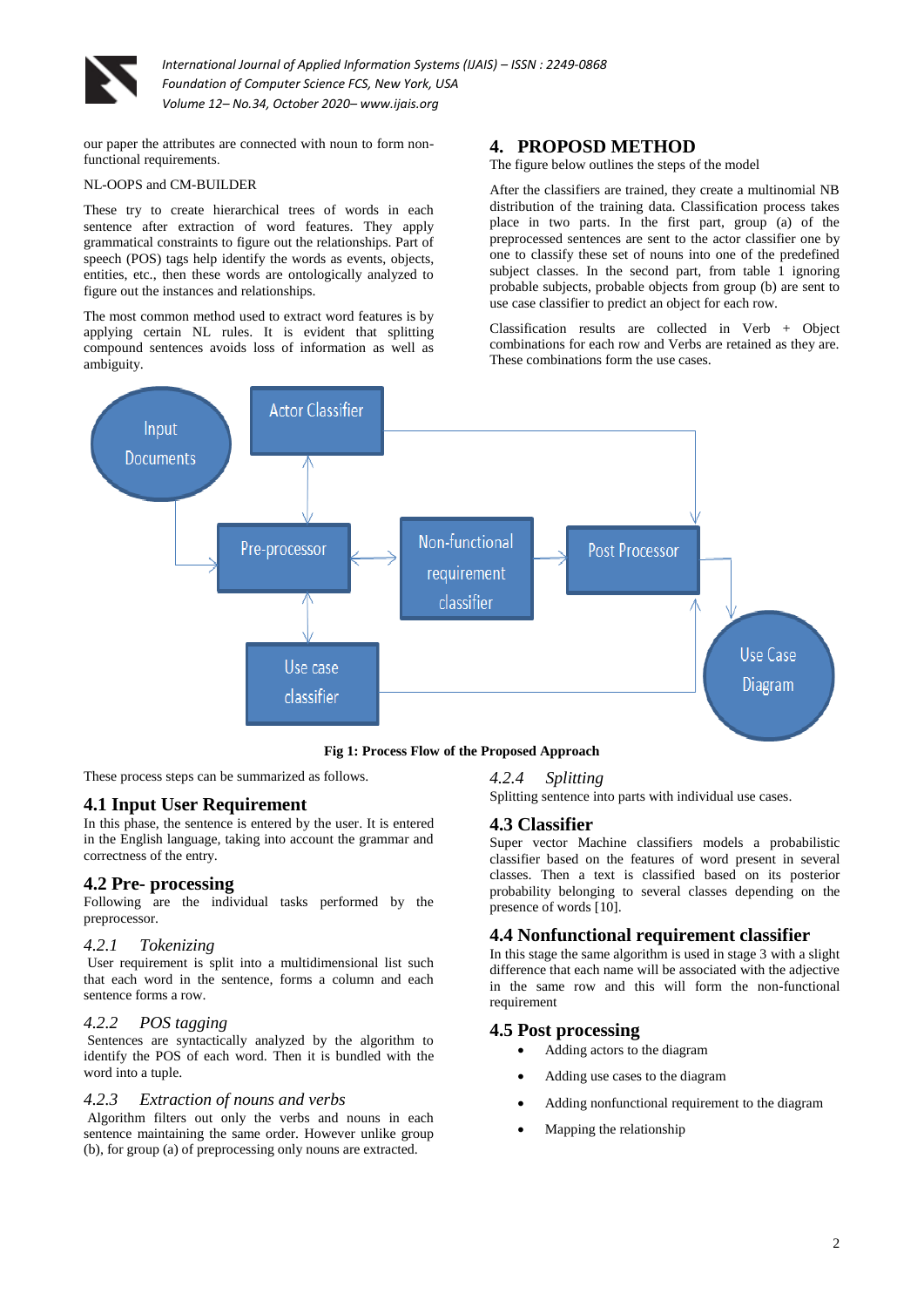

# **Table [1].Case Study**

| <b>Phase</b>                 | <b>Task</b>               |                                                  |                                                   |  |
|------------------------------|---------------------------|--------------------------------------------------|---------------------------------------------------|--|
| Input                        | Read                      | Patient will have to log in to the software to   |                                                   |  |
|                              |                           | Provide personal information. Secretary can view |                                                   |  |
|                              |                           |                                                  | Personal information and also resolve complaints. |  |
|                              |                           | Secretary can also restrict number of users.     |                                                   |  |
|                              |                           | Software should be available every day.          |                                                   |  |
| Pre-processing               |                           | Group (a)                                        | Group (b)                                         |  |
|                              | Tokenizing                | .                                                | .                                                 |  |
|                              | Pos                       | .                                                | .                                                 |  |
|                              | <b>Extract feathers</b>   | .                                                | .                                                 |  |
|                              | Split sentences<br>Remove | .                                                | .                                                 |  |
|                              |                           | .                                                | .                                                 |  |
|                              |                           | ['Patient '] ['software']                        | ***                                               |  |
|                              |                           | $\mathfrak{r}$<br>personal                       | ['Patient'] log in                                |  |
|                              |                           | information ']                                   | ['software']                                      |  |
|                              |                           | [secretary ']                                    | [--]provide ['personal                            |  |
|                              |                           | ['<br>personal                                   | information']                                     |  |
|                              |                           | information<br>$\mathcal{L}$                     | ['secretary ']view                                |  |
|                              |                           | ['complaints']                                   | ['personal                                        |  |
|                              |                           | secretary<br>$\mathbb{I}$<br>Ľ<br>['number']     | information '][--]<br>restrict                    |  |
|                              |                           | ['users']                                        | ['Number of users.']                              |  |
|                              |                           |                                                  | [--] resolve ['complaints']                       |  |
| classifier                   |                           | Actor classifier                                 | User classifier                                   |  |
|                              |                           | ['Patient']                                      | login['software']                                 |  |
|                              |                           | ['secretary']                                    | provide[' persona                                 |  |
|                              |                           | ['secretary']                                    | 1 information ']                                  |  |
|                              |                           |                                                  | ***                                               |  |
|                              |                           |                                                  | view[' personal<br>information ']                 |  |
|                              |                           |                                                  | resolve['complaints']                             |  |
|                              |                           |                                                  | ***                                               |  |
|                              |                           |                                                  | restrict['number', 'users']                       |  |
| Nonfunctional<br>requirement | Software<br>[should']     | Noun classifier                                  | adjective classifier                              |  |
| classifier                   | available                 | software                                         | available                                         |  |
| Post processing              | Add actor                 |                                                  |                                                   |  |
|                              | Add use case              | Software should be available every day           |                                                   |  |
|                              | Map relationship          |                                                  |                                                   |  |
|                              | Add<br>Nonfunctional      | Secretary                                        |                                                   |  |
|                              | requirement               |                                                  | View personal                                     |  |
|                              |                           |                                                  | Resolve<br>information                            |  |
|                              |                           |                                                  | personal                                          |  |
|                              |                           |                                                  | information                                       |  |
|                              |                           |                                                  |                                                   |  |
|                              |                           |                                                  | Restrict users                                    |  |
|                              |                           | Patient                                          |                                                   |  |
|                              |                           |                                                  |                                                   |  |
|                              |                           |                                                  |                                                   |  |
|                              |                           |                                                  |                                                   |  |
|                              |                           |                                                  |                                                   |  |
|                              |                           |                                                  | Provide personal<br>Login software                |  |
|                              |                           |                                                  | information                                       |  |
|                              |                           |                                                  |                                                   |  |
|                              |                           |                                                  |                                                   |  |
|                              |                           |                                                  |                                                   |  |
|                              |                           |                                                  |                                                   |  |
|                              |                           |                                                  |                                                   |  |